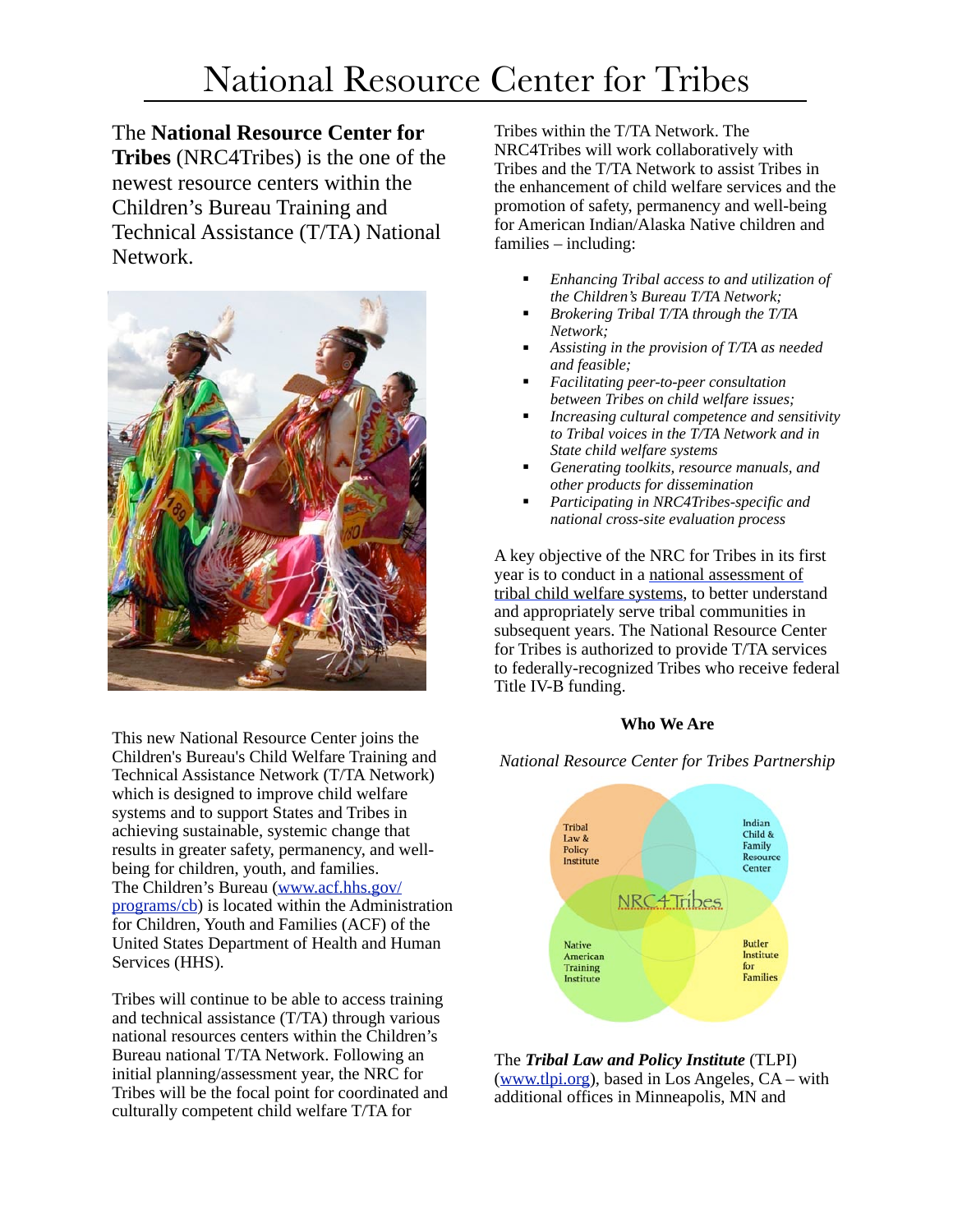Helena, MT - was awarded a 5-year cooperative agreement with the Children's Bureau in October 2009 to establish the National Resource Center for Tribes. TLPI is joined by the Indian Child and Family Resource Center; the Native American Training Institute and the Butler Institute for Families at the University of Denver to implement the work of the NRC4Tribes.

Lead agency, the *Tribal Law and Policy Institute (TLPI)* is a 100% Indian owned and operated nonprofit corporation established in 1996 to design and develop education, research, training, and technical assistance programs which promote the enhancement of justice in Indian country and the health, well-being, and culture of Native peoples. TLPI's organizational vision is to empower Native communities to create and control their own institutions for the benefit/welfare of all community members now and for future generations. TLPI's mission is to enhance and strengthen tribal sovereignty and justice while honoring community values, protecting rights, and promoting well-being. This vision now expands to the work of the NRC4Tribes.

The *Indian Child and Family Resource Center* (ICFRC), Helena, MT, is a Native American nonprofit agency guided by a board of directors who, like the partner agencies, have "been there" for many years doing the work of Indian child welfare: tribal social workers, ICWA advocates and tribal leader. Established in 2004 to provide training and technical assistance resources for tribal child welfare programs, ICFRC has worked closely for several years with the National T/TA Network of the Children's Bureau to offer tribes throughout the country quality, no-cost technical assistance and training opportunities.

The *Native American Training Institute* (NATI), an inter-tribally controlled, tribally chartered, non-profit entity located in Bismarck, ND, was originally established in 1995 to address the great need for local, culturally appropriate training and professional development opportunities for ND tribal child welfare agencies, staff, and foster partners. Since that time, the NATI has expanded its services to include training, technical assistance curricula and other products to strengthen the capacity of community members, practitioners and agencies to improve positive outcomes for Native American children, youth

and families in urban, tribal and first nation communities in the United States and Canada. Evaluation partner, the *Butler Institute for Families* (BIF) at the University of Denver Graduate School of Social Work, has a strong history of evaluation of federally funded initiatives. Butler's evaluation team is comprised of experienced researchers with expertise in sampling, design, instrumentation, data management and verification, qualitative and quantitative data analysis, contextualization and interpretation of results, and reporting. Since it's founding in 1994, Butler's mission has been to enhance the well being of children, youth and families through research, education, and consultation. The Institute has grown to become a resource for building professionalism through training and technical assistance and discovering effective practices and policies for child and family programs through evaluation and research.

#### **NRC4Tribes Implementation**

The National Resource Center for Tribes is guided in its daily work by a Leadership Team, comprised of TLPI and its partner agencies. In addition, a *National Advisory Council*, comprised of tribal child welfare professionals, tribal leaders, and community stakeholders will review plans and activities of the NRC4Tribes and the larger T/ TA Network, provide recommendations regarding the Network's approach to serving Title IV-B funded tribal child welfare systems. Implementation of the NRC work will, through a Systems of Care framework, include engaging, assessing, informing and supporting culturally appropriate Tribal child welfare services nationwide to implement strategies for improving the quality and effectives of services for American Indian and Alaska Native children, youth, and families leading to increased safety, permanency, and well being for children.

For more information please contact: **Jerry Gardner**, TLPI Exec Director / NRC4Tribes Interim Director 323-650-5467 [jerry@tlpi.org](mailto:jerry@tlpi.org)

**Kathy Deserly** NRC4Tribes Interim Associate Director<br>406-431-5941 Kathy@NRC4T [Kathy@NRC4Tribes.org](mailto:Kathy@NRC4Tribes.org)

*a service of the Children*!*s Bureau*

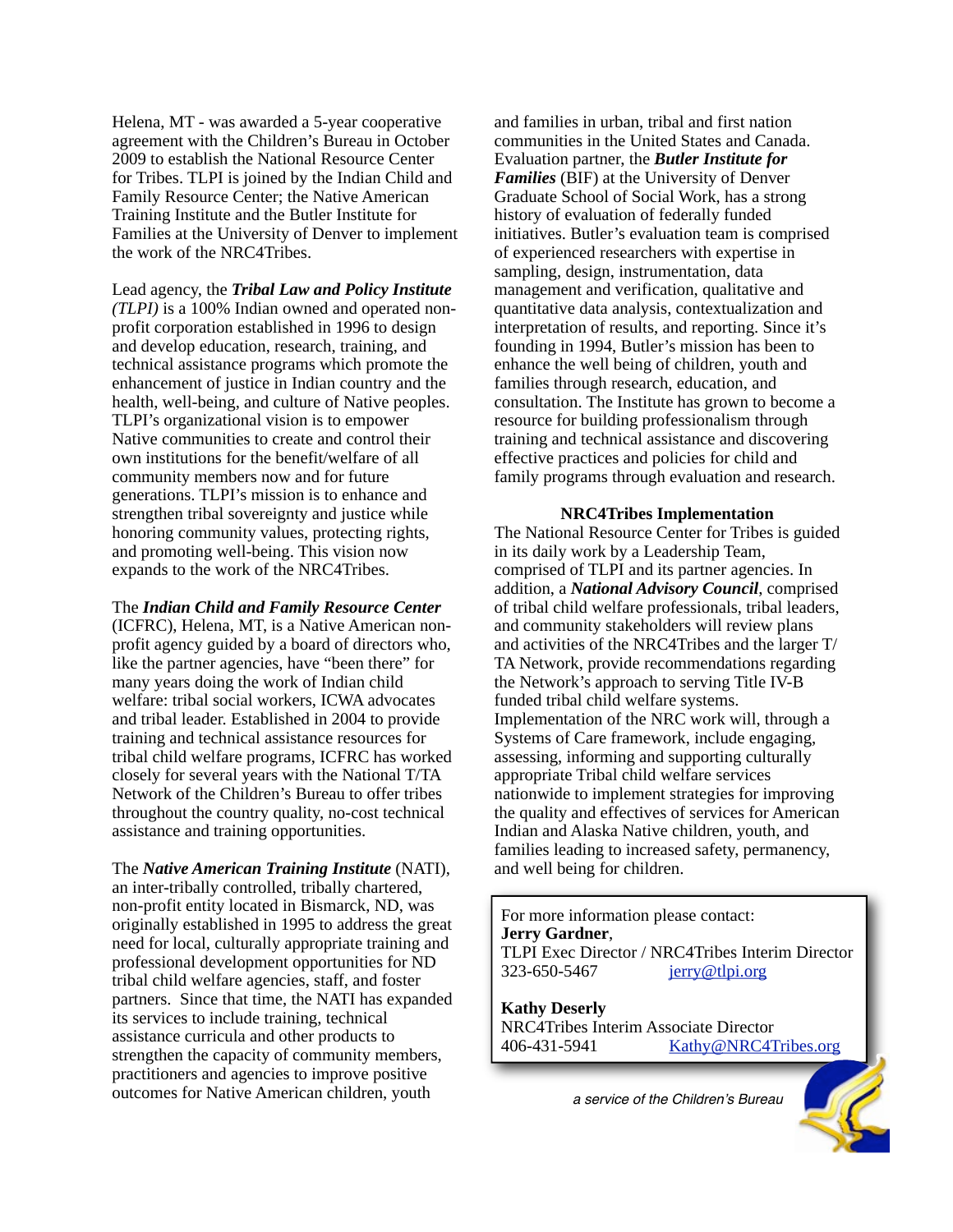# **In a Good Way, We Honor the Children**

During January 2010, the leadership team of the National Resource Center for Tribes (NRC4Tribes), comprised of the Tribal Law & Policy Institute; the Indian Child & Family Resource Center; the Native American Training Institute; and the Butler Institute for Families, University of Denver, convened a strategic planning meeting to lay the groundwork for how we would conduct our work and fulfill our responsibilities as part of the new NRC4Tribes, a service of the Children's Bureau Training & Technical Assistance Network. To ensure that we would start off our work "in a good way," with an offering of tobacco, we asked for spiritual guidance through Rick Two Dogs, Wakan Iyeska (Interpreter of the Sacred), Oglala Lakota. From this foundation, Rick Two Dogs and Ethleen Iron Cloud-Two Dogs, Oglala Lakota, facilitated the strategic planning meeting.

It should be noted that Rick is a recognized spiritual leader for the Lakota people and we felt it was important that we be mindful of the sacredness of the work we would be doing, as many tribal nations hold the belief that children are sacred and therefore, the work we would be doing is part of a sacred trust and responsibility.

After starting our planning session with an opening prayer, the facilitators began with a guided imagery exercise as part of the initial process to develop our vision, mission, and guiding principles to complement the system of care (SOC) framework we will adhere to throughout our journey. Ethleen asked us to close our eyes, listen to her voice and

instructions, while her husband Rick sang a ceremonial song and we were asked to imagine ourselves sitting in a place where we were safe and happy, and then to imagine a child off in the far distance coming nearer and nearer to us, until they were right next to us. From this point, we were asked to talk to the child who came to us, and to listen for any messages they would bring to us. The messages that were given were that the children wanted to be loved, they wanted to be safe, they wanted to be with their families, they wanted to belong and they wanted to have a home. It was a very profound and moving experience for us and it set the tone for the rest of the meeting. After we discussed the messages and their significance, Ethleen suggested as we left for lunch that day, that we remember the children and consider making an offering to the children who came to us and to thank them for their guidance. In our Native American belief ways, we believe that we are all spiritual beings before we come to this earthly world and thereafter -- even after we have left our



human bodies and have passed on to the other side we continue our spiritual journey and our spirits continue to live on. And in light of this, many tribal people will

acknowledge the spiritual world by making offerings of tobacco, food, material goods, smoke from various natural herbs such as sage, cedar, sweetgrass, etc. This is a practice that many Indian people continue to do today and so as to remember our commitment to the children, we decided that we would always have an offering bowl as a symbolic way to honor and remind us of that sacred trust.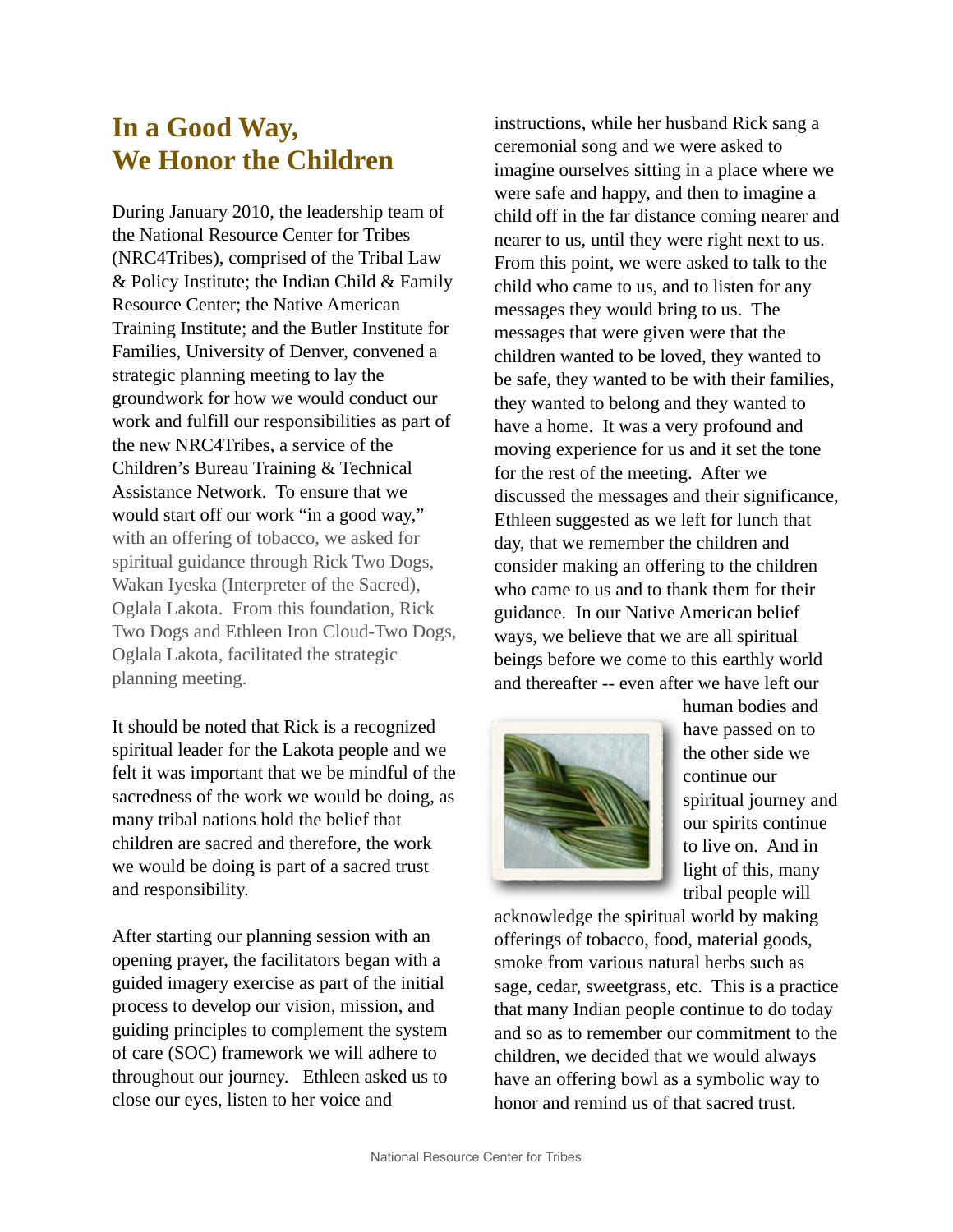We left it to Jerry Gardner, NRC4Tribes Director and his staff to find a suitable container or bowl that we could use and we agreed that every time we gathered, we would have the offering bowl with us and set before us in a very visible way. After that January meeting, we finally gathered again during our first consultant training that was held in Detroit, MI at the end of March in conjunction with NRC for Adoption and the NRC for the Recruitment and Retention of Foster and Adoptive Parents at AdoptUsKids. Jerry brought the offering bowl, in this case, the offering basket, that was so graciously loaned to us by Jessica Allen, the Administrative Manager for NRC4Tribes/ TLPI. This basket holds great emotional meaning for Jessica as it was a wedding gift to her and her husband and was passed down by her family so it is greatly valued and treasured by her, but because Jessica believes so strongly in the work we are doing, she allows us to use this cherished gift. Jessica was very instrumental in the material preparation of the NRC4Tribes application and worked tirelessly along with Kathy Deserly and Jerry to ensure the application met the deadline. During this time, Jessica

was expecting her first child, and two weeks after we had the strategic planning meeting in January, Jessica's daughter was born. We believe it was no co-incidence that we had this little child's spirit with us throughout the process and now she is here with us. This little spirit is a blessing to her family and we believe she brings blessings to the NRC4Tribes. Today, we continue to share the meaning of the NRC4Tribes basket to

honor Jessica's daughter and all children -- those who have gone on before us, those that are here with us, and those who are yet to be born. We are thankful to Jessica, her family and the children who will guide us in our work. Most importantly, we humbly thank the Creator for allowing us the opportunity to do things in a good way, so that our tribal children will reach their highest potential, live in a safe and stable home, with a loving family, will have their needs met, and know who they are so they too, will become respected and wise elders in their community.

> Spa-na-na-ta-ka April 8, 2010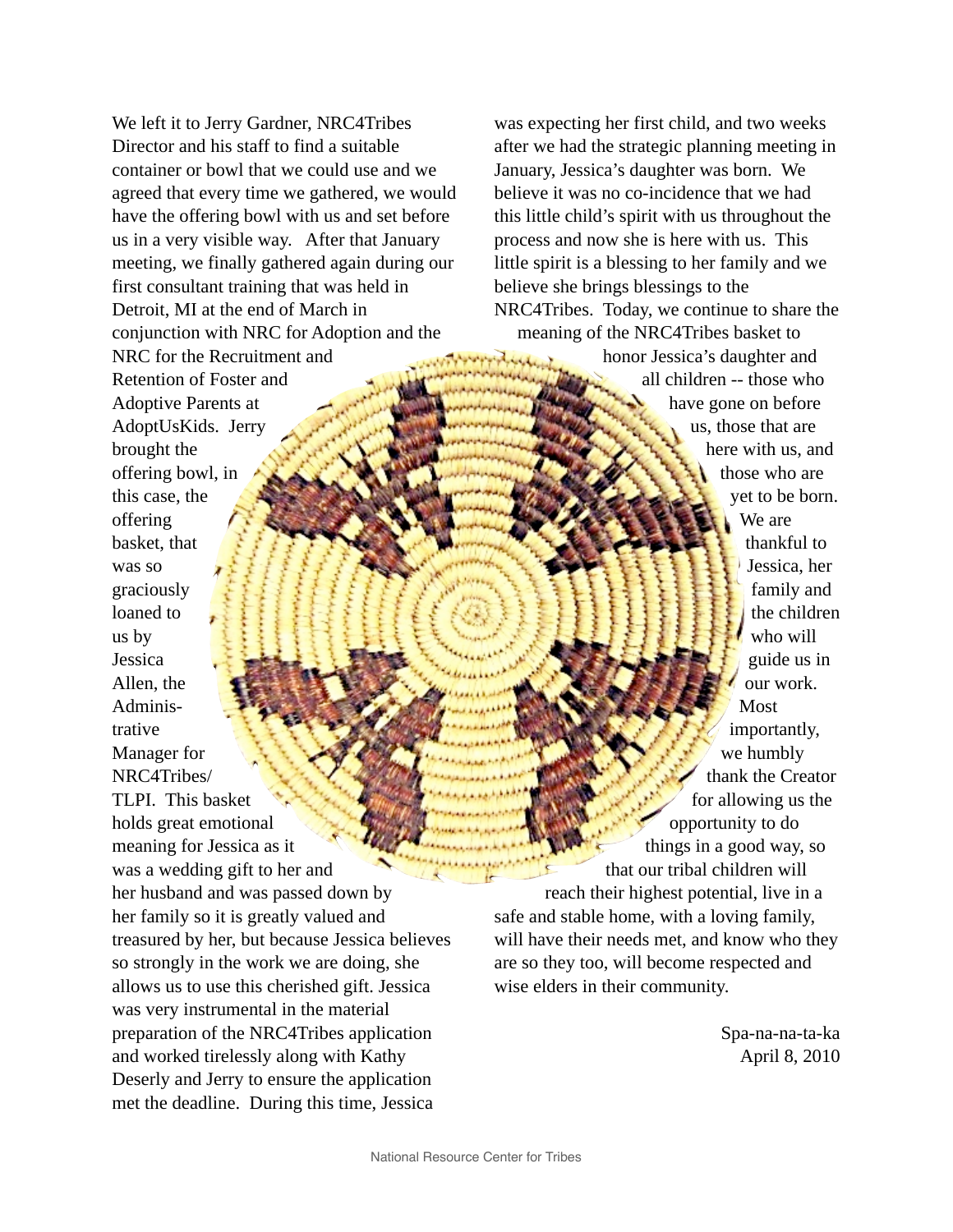### VISION

*The vision of the National Resource Center for Tribes (NRC4Tribes) is to facilitate the empowerment of Native Nations to nurture the safety, permanence and well-being of American Indian/Alaska Native children, families and communities by offering culturally relevant information, resources and technical assistance so that the dreams and sacrifices of their ancestors are fulfilled and honored.*

## MISSION

Our mission is to collaborate with Native Nations and our training and technical assistance partners to identify and effectively implement community, culturally based strategies and resources that strengthen tribal child and family services.

# PHILOSOPHY

Children are sacred and entitled to be cherished in a safe and nurturing environment with strong family, community and cultural connections. Their happiness and well-being includes nourishment of mind, body and spirit in order to fulfill their dreams throughout their journey toward becoming a healthy Elder. To honor the sacredness, the NRC4Tribes believes:

(1) in the inherent sovereign right and ability of American Indian/Alaska Native Nations to create, control and improve their own local child and family service systems for the healthy functioning of tribal communities.

(2) empowerment and solutions come from within tribal communities as they build upon their inherent strengths as sovereign nations since they are the source of cultural knowledge through elders, leaders and culture-bearers.

(3) the environment of disparity and despair in Indian Country and Alaska Native communities is the result of ongoing impact of colonization and historical trauma.

(4) the responses to child and family needs must include culturally based solutions that honor and respect the voice and choice of families.

# **GUIDING** PRINCIPLES

The NRC4Tribes Team agreed to develop principles that would guide our work with the Tribal Nations as well as with our technical assistance partners. Our principles are:

- •Compassion
- •Humility
- •Responsiveness
- •Respect
- •Integrity
- •Inclusion
- •Seamless and Effective Service **Delivery**

#### SYSTEM OF CARE VA L U E S

In addition to principles guiding the work, the NRC4Tribes Team agreed that the following System of Care values are instrumental in the development and implementation of the work of the NRC4Tribes:

- *•*Least Restrictive
- *•*Culturally Competent
- *•*Community-based Services
- *•*Accountable
- *•*Family and Youth Driven
- *•*Interagency Collaboration
- *•*Individualized and Strength-based